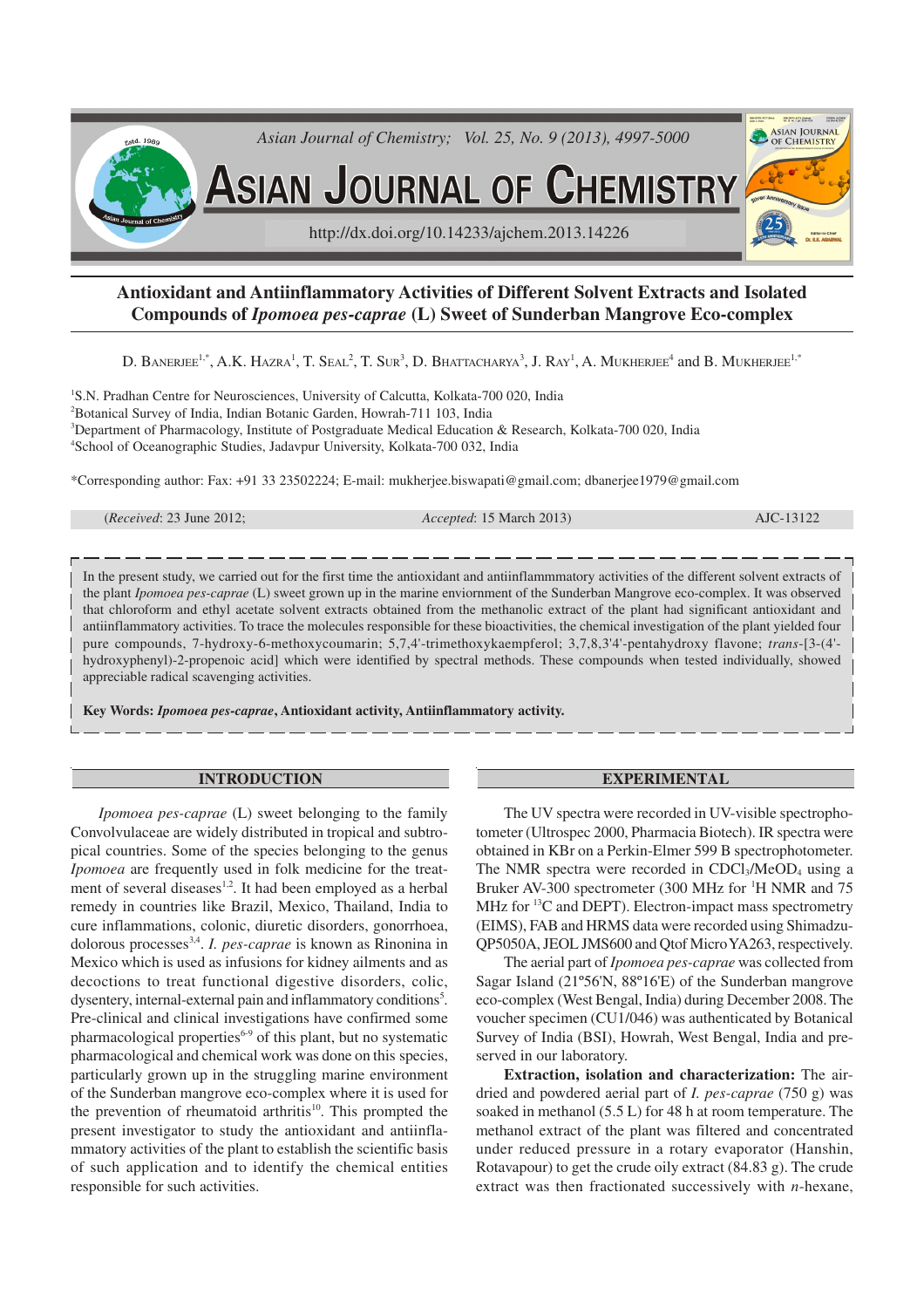chloroform, ethyl acetate and water. The resulting fractionated extracts were concentrated and dried to get *n*-hexane extract (17.03 g), chloroform extract (3.63 g), ethyl acetate extract (11.46 g) and water extract (22.67g). The chloroform extract was subjected to column chromatography over silica gel (60-120 mesh), eluted with different solvents of increasing polarity and four pure compounds **I-IV** were isolated. The structures of the compounds, were settled as 7-hydroxy-6 methoxycoumarin (**I**), 5,7,4'-trimethoxykaempferol (**II**), 3,7,8,3,'4'-pentahydroxyflavone (**III**) and *trans*-[3-(4' hydroxyphenyl)-2-propenoic acid] (**IV**) by the exhaustive application of UV, IR,  ${}^{1}$ H NMR,  ${}^{13}$ C NMR, DEPT and mass spectral studies and comparing the data with those described in the literature<sup>11-14</sup>.

**Compound I:** Scopoletin (7-hydroxy-6-methoxycoumarin) 8.6 mg; white crystalline;  $C_{10}H_8O_4$  UV  $\lambda_{\text{max}}$  (MeOH): 204 (4.138) nm, 228 (3.824) nm, 252 (3.394) nm, 297 (3.384) nm, 344 (3.728) nm; IR (KBr,  $v_{\text{max}}$ , cm<sup>-1</sup>): 3339, 1704, 1565, 1509; <sup>1</sup>H NMR (300 MHz, CDCl<sub>3</sub>) δ: 7.59 (1H, d, *J* = 9.5 Hz, H-4), 6.88 (1H, s, H-8), 6.82 (1H, s, H-5), 6.26 (1H, d,  $J = 9.5$  Hz H-3), 3.95 (3H, s, -OMe); <sup>13</sup>C NMR (75 MHz, CDCl<sub>3</sub>) δ: 161.38 (C=O), 150.3 (C-8a), 149.7 (C-7), 144.01 (C-5a), 143.23(C-3), 113.4(C-4), 111.5(C-6), 107.52 (C-8), 103.21(C-5), 56.43 (-OCH<sub>3</sub>); mass: m/z 193 [M + H]<sup>+</sup>, 177, 164, 149, 135, 121, 105, 71.

**Compound II:** 5,7,4'-Trimethoxykaempferol;  $C_{18}H_{16}O_6$ ; 6.8 mg; light yellow amorphous solid UV  $\lambda_{\text{max}}$  (MeOH): 257 (3.278), 296 (3.041) nm, 356 (3.204); IR (KBr,  $v_{\text{max}}$ , cm<sup>-1</sup>): 3463, 1732, 1609, 1511, 1460; <sup>1</sup>H NMR (300 MHz, CDCl<sub>3</sub>) δ: 8.17 (2H , dd, *J* = 7 and 2 Hz, H-2',H-6'), 7.03 (2H, dd, *J* = 9 and 2 Hz, H-3',H-5'), 6.55 (1H, d, *J* = 2.2 Hz H-8),6.35 (1H, d, *J* = 2.2 Hz H-6), 3.98 (3H, s, -OMe), 3.92 (3H, s, -OMe), 3.89 (3H, s, -OMe); mass: m/z 328 [M + H]<sup>+</sup>, 299, 282, 164, 135, 79.

**Compound III:** 3,7,8,3'4'-Pentahydroxy flavone  $C_{15}H_{10}O_7$ ; 6.6 mg; light yellow amorphous solid UV  $\lambda_{\text{max}}$  (MeOH): 203  $(4.307)$ , 215 (4.041) nm, 323 (4.149); IR (KBr, n<sub>max</sub>, cm<sup>-1</sup>): 3163, 1702, 1606, 1509, 1457; <sup>1</sup>H NMR (300 MHz, MeOD4) δ: 7.81 (1H , d, *J* = 9.5 Hz, H-5), 7.41 (1H, d, *J* = 8.5 Hz, H-5'), 6.75 (1H, dd, *J* = 8.5 and 2.2 Hz H-6'),6.67 (1H, d, *J* = 2.2 Hz H-2'),  $6.14$  (1H,  $d, J = 9.5$  Hz, H-6); mass: m/z 302 [M<sup>+</sup> - 1], 185.

**Compound IV:***Trans*-[3-(4'-hydroxyphenyl)-2-propenoic acid]; C<sub>9</sub>H<sub>8</sub>O<sub>3</sub>; 6.3 mg; white amorphous solid; UV  $\lambda_{\text{max}}$ (MeOH) 222 (3.633) nm, 288 (3.748) nm; IR (KBr,  $v_{\text{max}}$ , cm<sup>-1</sup>) 3437, 2931, 1664, 1596, 1511, 1434 and 981; <sup>1</sup>H NMR (300) MHz, MeOD4) δ 7.49 (1H , d, *J* = 15.9 Hz, H-3), 7.34 (2H, d, *J* = 8.6 Hz H-2',H-6') 6.70 (2H, d, *J* = 8.5 Hz H-3', H-5'), 6.18  $(1H, d, J = 15.9 \text{ Hz H-2})$ ; mass: m/z 164  $[M + H]$ <sup>+</sup>, 147, 119, 118, 91, 65.

#### **Antioxidant activity**

**Total phenolic content:** The total phenolic content of crude methanolic extract and four solvent extracts (hexane, chloroform, ethyl acetate and aqueous) was determined according to standard protocol<sup>15</sup>. Samples were introduced into test tubes; 1.0 mL of Folin-Ciocalteu reagent and 0.8 mL of sodium carbonate (7.5 %) were added. The tubes were mixed and allowed to stand for 0.5 h. Absorption at 765 nm was

measured (Ultrospec 2000 UV-visible spectrophotometer, Pharmacia Biotech, USA). The total phenolic content was expressed as gallic acid equivalents (GAE) in microgram per mg of extract.

**DPPH Radical scavenging activity:** The DPPH radical scavenging activity of the crude extract, four solvent extracts and isolated four compounds was determined according to standard protocol<sup>15</sup>. The free radical scavenging activity of different extracts and butylated hydroxyl toluene (BHT) as positive control was determined using the stable radical DPPH (2,2-diphenyl-1-picrylhydrazyl). Aliquots (20-100 mL) of the tested sample were placed in test tubes and 3.9 mL of freshly prepared DPPH solution (25 mg/L) in methanol was added in each test tube and mixed. 0.5 h later, the absorbance was measured at 517 nm. The capability to scavenge the DPPH radical was calculated using the following equation:

$$
DPPH \text{scavenged} (\%) = \left\{ \frac{(A_c - A_t)}{A_c} \right\} \times 100
$$

where  $A_c$  is the absorbance of the control reaction and  $A_t$  is the absorbance in presence of the sample of the extracts. The antioxidant activity of the extract was expressed as  $IC_{50}$ . Each value was determined from regression equation.

### **Antiinflammatory activity**

**Animal:** Adult male inbred albino rats (Wister Strain) weighing between 150-175 g and male mice weighing between 20-22 g were used for anti-inflammatory and acute toxicity study, respectively. They were fed on commercial diet (Hindustan Lever) and water ad libitum. All the animals were acclimatized for a week before use. The room temperature was maintained at  $25 \pm 1$  °C. The experimental protocol was approved by Institutional Animal Ethical Committee (IAEC Reg. 507).

**Acute toxicity:** Methanolic extract and four solvent extracts (hexane, chloroform, ethylacetate and aqueous) were fed and injected to the mice orally and intraperitoneally to determine lethality or morbidity within 3 days. The dose was given in progressive manner<sup>16</sup>.

**Study of antiinflammatory activity using carrageenan induced paw edema in rat:**Acute inflammation was induced by carrageenan according to the model of Winter *et al*. <sup>17</sup> with slight modification<sup>18</sup>. For this purpose, 0.1 mL of 1 % suspension of carrageenan in normal saline was injected into the subplantar tissues of right hind paw in rats. The right paw volume was plethysmometrically (Techno, India) measured at 0 and 3 h after carrageenan injection. The test extracts were administered at dose of 250 and 500-mg/kg body weight, orally, 1 h before experiment. Diclofenac sodium (10 mg/kg, p.o.) was used as standard, while 0.9 % NaCl (2.5 mL/kg, p.o.) was given to control animals. The antiinflammatory activity was expressed as the average percent inhibition of edema in each group, which was calculated according to the general formula :

$$
Inhibition (\%) = 100 - \left(100 \times \frac{V_t}{V_c}\right)
$$

where,  $V_t$  and  $V_c$  represent the increase in paw volumes of rats treated with drug and control, respectively.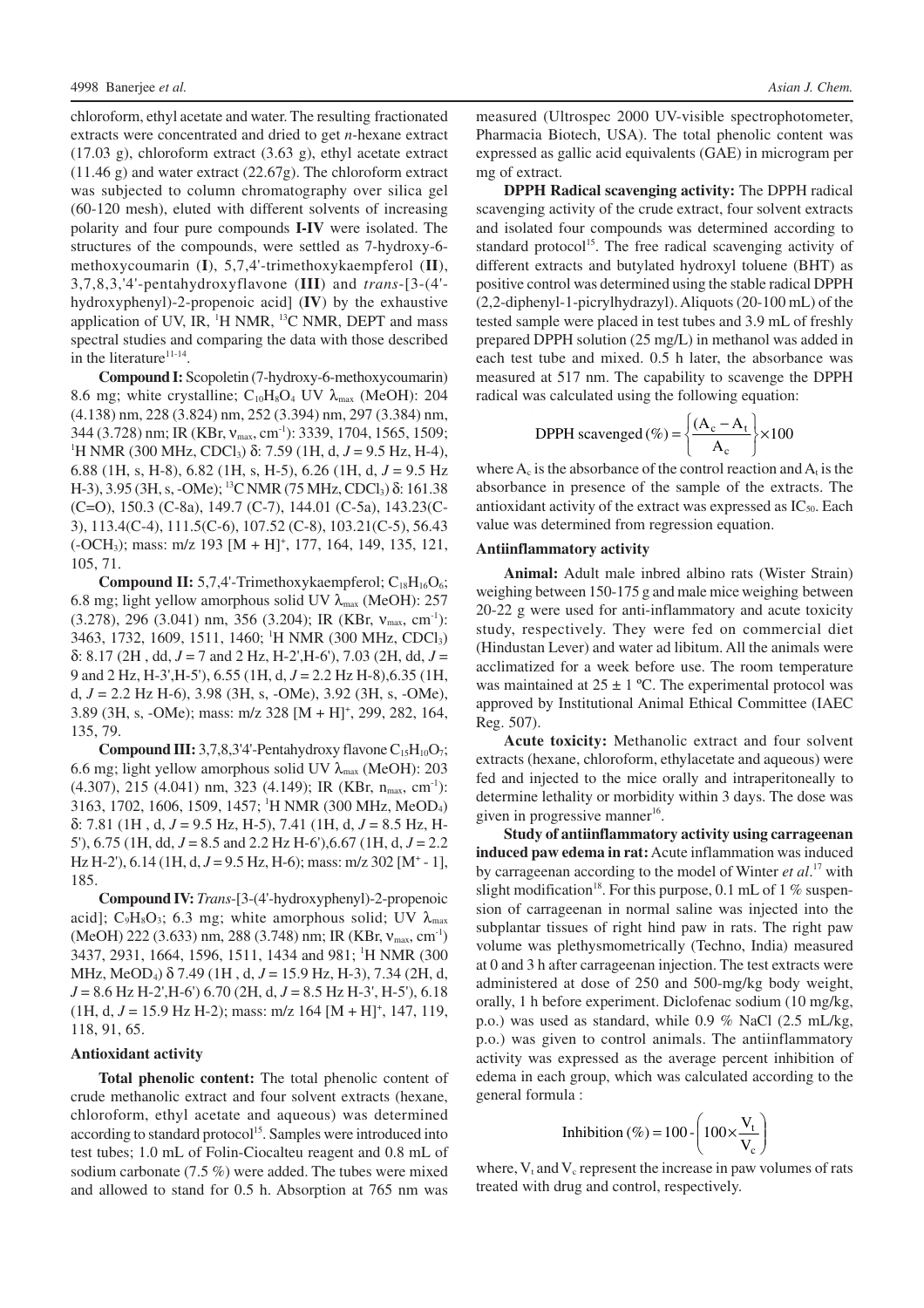# **RESULTS AND DISCUSSION**

The total phenolic content and the DPPH radical scavenging activities of the different solvent extracts of the plant *Ipomoea pes-caprae* are reported in Table-1. The antioxidant status of the chloroform (379.8  $\mu$ g GAE/ mg extract and IC<sub>50</sub> 1390  $\mu$ g/ mL) and ethylacetate extracts (973.16 µg GAE/mg extract and  $IC_{50}$  340 µg/mL) of the plant was found to be promising, hence these were subjected to antiinflammatory activity assay, the results of which are recorded in Table-2. The active ethyl acetate

| TABLE-1                                   |                     |                           |
|-------------------------------------------|---------------------|---------------------------|
| TOTAL PHENOLIC CONTENT AND DPPH RADICAL   |                     |                           |
| SCAVENGING ACTIVITY OF Ipomoea-pes-caprae |                     |                           |
|                                           | Total phenolic      | <b>DPPH</b> radical       |
| Sample                                    | content (µg GAE/ mg | scavenging activity       |
|                                           | extract)            | $(IC_{50}$ in $\mu$ g/mL) |
| Methanolic extract                        | $0.189 \pm 0.001$   | $1520 \pm 44.01$          |
| Hexane extract                            | $94.67 \pm 0.87$    | $5130 \pm 69.01$          |
| Chloroform extract                        | $379.80 \pm 6.67$   | $1390 \pm 8.12$           |
| Ethylacetate extract                      | $973.16 \pm 1.46$   | $340 \pm 3.14$            |
| Aqueous extract                           | $40.98 \pm 0.58$    | $5580 \pm 130.12$         |
| Values are in mean $\pm$ SEM (n = 3).     |                     |                           |

TABLE-2 ANTIINFLAMMATORY ACTIVITY OF *Ipomoea pes-caprae* Drug/extracts Doses (mg/k g) Paw volume increased in 3 h (cc) Edema (%) inhibition relative to control at 3 h Control 2.5  $1.08 \pm 0.092$ Methanolic extract 250 500  $0.76 \pm 0.074$ \*\*  $0.48 \pm 0.065$ \*\*\* 29.62 55.55 Chloroform extract  $^{250}$ 500  $0.68 \pm 0.041$ \*\*\*  $0.46 \pm 0.029$ \*\*\* 37.04 57.41 Ethyl acetate extract  $\frac{250}{500}$ 500  $0.62 \pm 0.083***$  $0.43 \pm 0.051$ \*\*\* 42.59 60.20 Diclofenac sodium  $10 \t 0.38 \pm 0.052^{***}$  64.81 Values are in mean  $\pm$  SEM (n = 6), \*\*p < 0.01-0.005, \*\*\*p < 0.002-

0.001, "n" indicate number of animals in each group. Statistical analysis-student's paired "*t*" test. All values were compared with control.

extract was found to have the highest antiinflammatory activity (42.59 and 60.20 % inhibition at 250 and 500 mg/kg doses) followed by chloroform extract (37.04 and 57.41 % inhibition at 250 and 500 mg/kg doses) (Table-2). The potency of the crude extract and four solvent extracts was observed more in higher doses. It may be mentioned that the antiinflammatory activity of the chloroform and ethylacetate extract was better than that reported by Pongprayoon *et al*. 6,7 (54.68 % inhibition). This may be due to ecological influence on the plant. The methanolic extract and other four solvent extracts of the plant did not show any signs of toxicity up to 2 g/kg body weight per oral and i.p. dose in mice. Hence, these were quite safe for use. Individual assay of the isolated compounds (Fig. 1) showed that compound **IV** possesses highest radical scavenging activity (795.72 µg/mL) followed by compound **III** (1311.02  $\mu$ g/mL), compound **II** (2148.06  $\mu$ g/mL) and compound **I** (3027.99 µg/mL) as is evident from the bar diagram (Fig. 2). Several compounds had been reported from hexane, petroleum ether and ethylacetate extract of *I. pescaprae*6,19-24 but there was no report regarding the isolation



Fig. 1. Compounds (**I-IV**) isolated from *Ipomoea pes-caprae*



from *Ipomoea pes-caprae* and BHT

of these four compounds from *I. pes-caprae*. All these compounds isolated from other sources were shown to possess antiinflammatory activity<sup>11,25-27</sup>, further strengthening our observation.

### **Conclusion**

Hence, the folkloric use of *Ipomoea pes-caprae* in the Sunderban area is scientifically justified.

## **ACKNOWLEDGEMENTS**

The authors are grateful to Ministry of Earth Sciences, Government of India for funding. Thanks are also due to Botanical Survey of India, Kolkata, for identifying the plant species.

#### **REFERENCES**

- 1. C.P. Locher, M. Burch, H.F. Mower, J. Berestecky, H. Davis, B.Van-Poel, A. Lasure, D.A. Vanden-Berghe and A.J. Vlietinck, *J. Ethnopharmacol*., **49**, 23 (1995).
- 2. M.M. Souza, A.M. Oliveira, V. Cechinel Filho, C. Berti, R.A. Yunes and R. Krogh Estudos, *Alcance, (Univali)*, **5**, 53 (1998).
- 3. U. Pongprayoon, L. Bohlin and F. Sandberg, *Acta Pharm. Nordica*, **1**, 41 (1989).
- 4. M.M. Khan, F. Ahmad, A.K. Rastogi and J.R. Kidwai, *Fitoterapia*, **65**, 231 (1994).
- 5. R. Krogh, R. Kroth, C. Berti, A.O. Madeira, M.M. Souza, V. Cechinel-Filho, F. DelleMonache and R.A. Yunes, *Pharmazie*, **54**, 464 (1999).
- 6. U. Pongprayoon, P. Baeckstrom, U. Jacobsson, M. Lindstroem and L. Bohlin, *Planta Med*., **58**, 19 (1992).
- 7. U. Pongprayoon, P. Baeckstorm, U. Jacobsson, M. Lindstorm and L. Bohlin, *Planta Med*., **57**, 516 (1991).